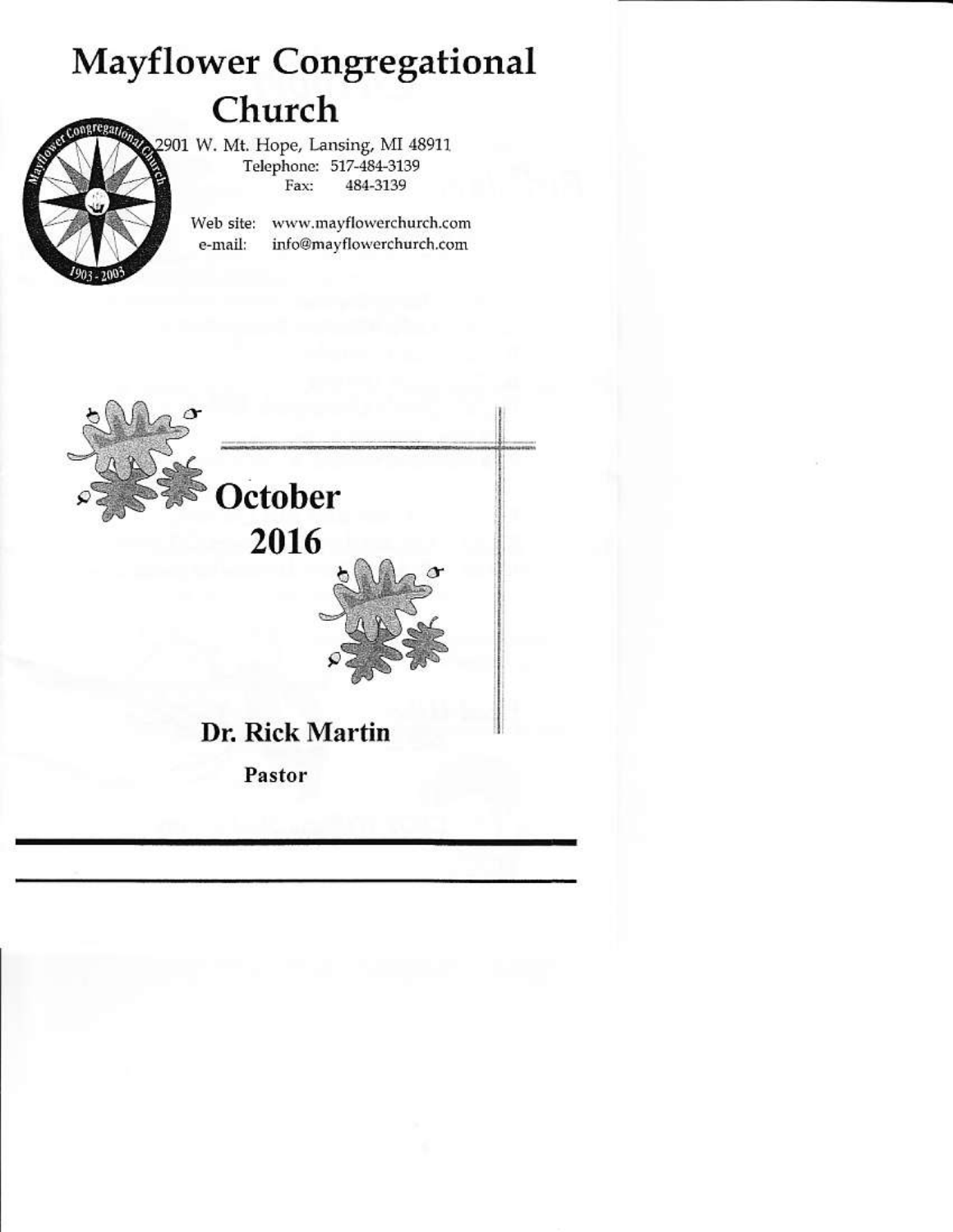October

Birthdays

10/3 - Justin Stephens 10/19 - Laura Anderson Keeney (94) 10/22 - Tieler Graham 10/22 - Trace Graham 10/26 - Saralu Chamberlain (97)

**ANNIVERSARIES** 

10/4 - Tom and Barb Rich (36 years) 10/23 - Kim and Lorraine Finison (23 years) 10/30 - Rick and Barb Martin (30 years)



Head Usher Lois Ries

Outreach

CROP Walk and Shoebox Gifts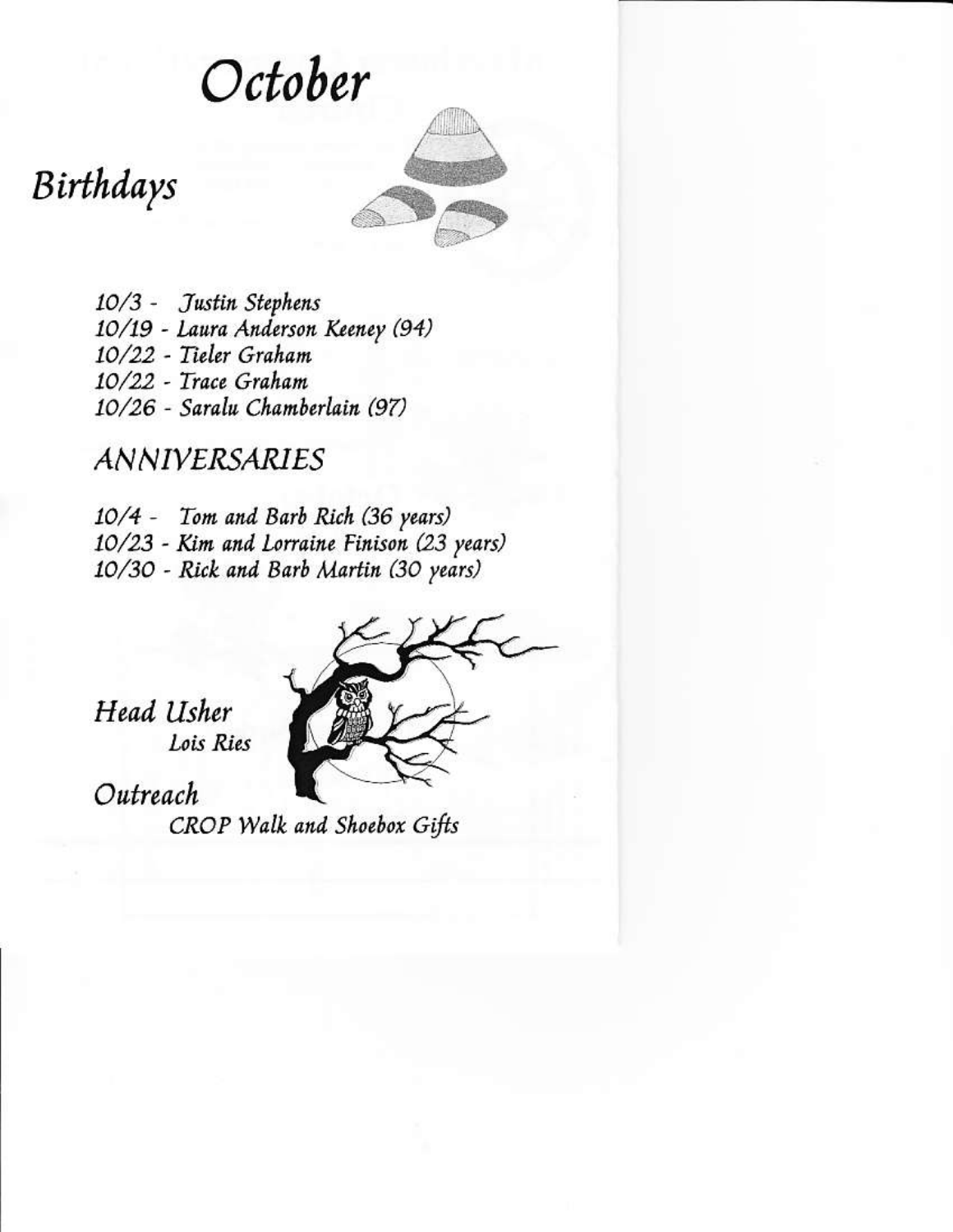# From The Pastor's Desk by Dr. Rick Martin

October is upon us once again. Fall weather, football, tailgating, sweaters, Halloween, falling leaves, possibly our first snow fall, Barb and my 30th anniversary - lots of exciting things. One of the things I look forward to every October is the Mayflower Church Annual Miracle.

I'm talking about the 3 week Stewardship Campaign, where we look at God's financial promises, pray about the 2017 Mayflower budget and our part in it, and raise the budget for next year in just three weeks. We have no trust funds or multi-million dollar donations (I am not opposed to either), but simply God's people praying, working and giving together. That would be considered a miracle in any church, anywhere, by any pastor.

Us & God, working together, giving together and committing to the  $2017$ budget (necessary to keep Mayflower Church running smoothly next year). THUS we can focus on BEING the church: preaching the gospel, feeding the poor, clothing the naked, healing the sick, helping people, and being a blessing.

Jeremiah 29:11-12 NIV

"For I know the plans I have for you," declares the Lord, "plans to prosper you and not to harm you, plans to give you hope and a future. Then you will call on me and come and pray to me, and I will listen to you."

Pray (& obey), join in, give, be involved (your church experience is far better if you are participating). Come and be a part of the wonderful things God is doing at Mayflower Church. It truly is amazing.

I am proud to be the pastor of such a wonderful bunch of people as YOU.

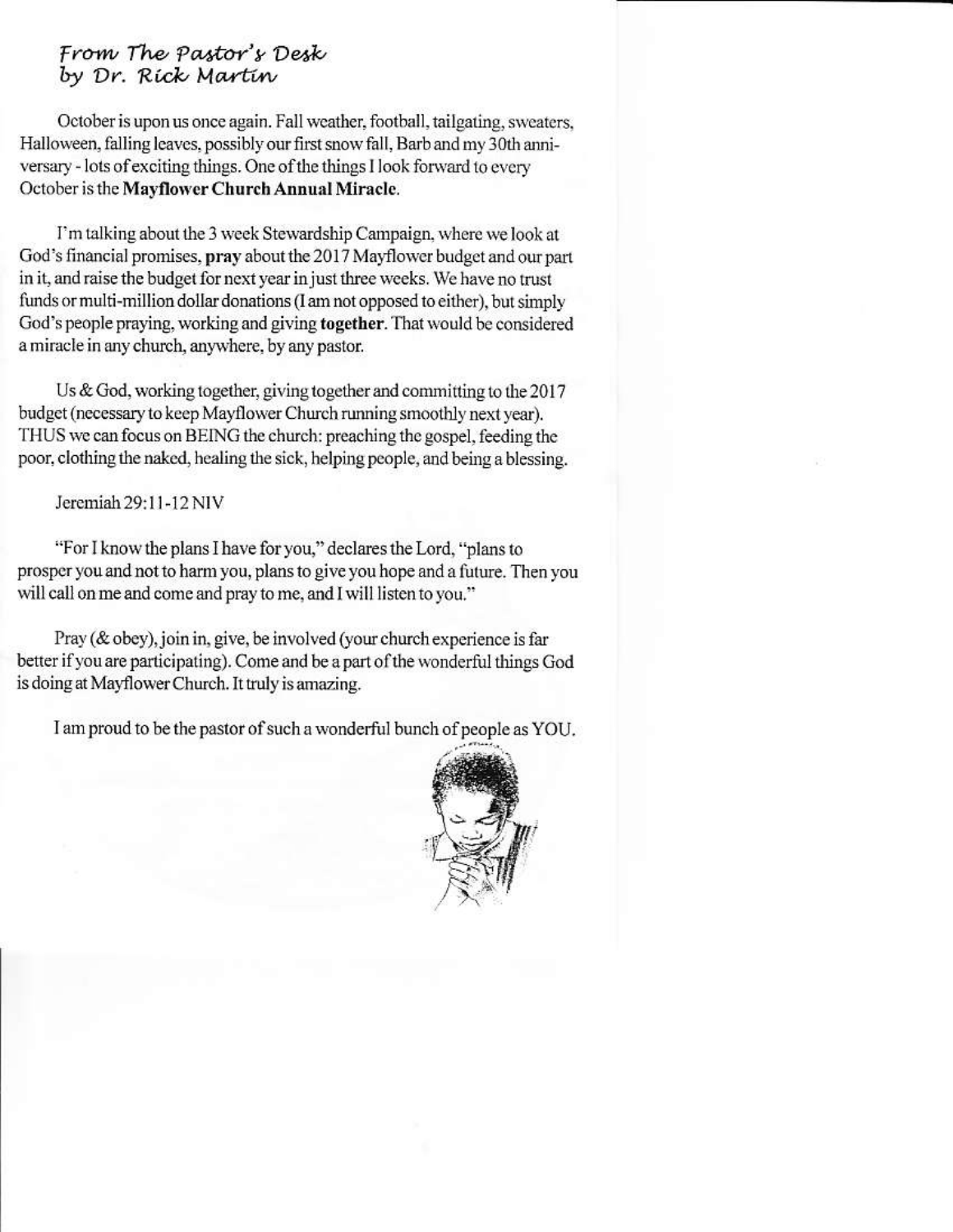| 50                       |
|--------------------------|
|                          |
| $\frac{23}{3}$<br>sunbay |
| $\frac{8}{1}$            |
| COLUMBUS<br>CROP WALK    |
| D                        |
| WORLDWIDE                |
|                          |
|                          |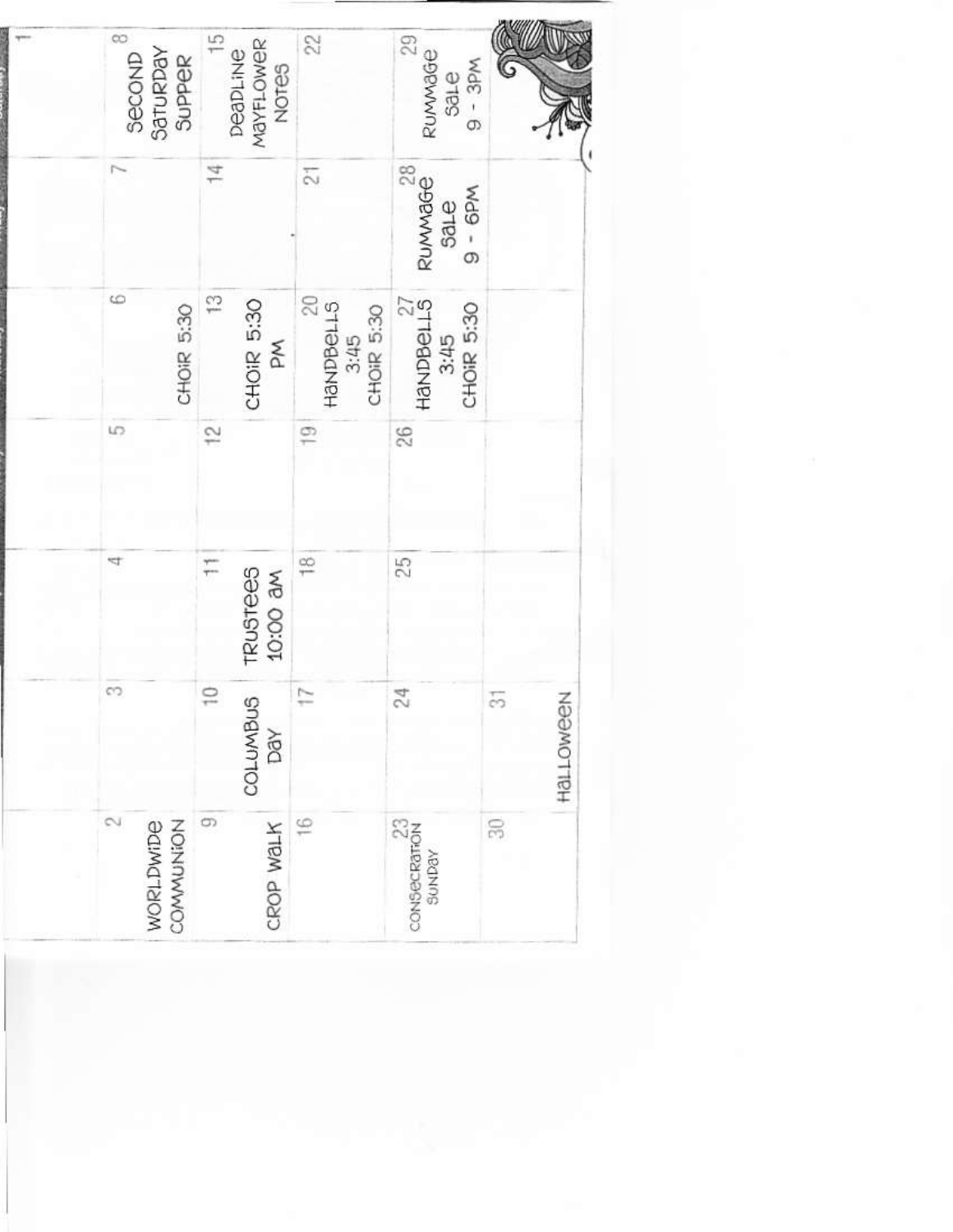## **Mayflower Financial News**

The following is a brief summary of our finances as of August 31, 2016:

| Income:                     | \$          | 5,187.00    |
|-----------------------------|-------------|-------------|
| Expenses:                   |             | 5,781.43    |
|                             | - \$        | 594.43      |
| <b>YTD</b> for Eight Months |             |             |
| Income:                     |             | \$61,971.77 |
| Expenses:                   |             | 47,263.48   |
|                             | \$14,708.29 |             |
| Fund Balances:              |             |             |
| Checking:                   |             | \$9,372.74  |
| Savings                     |             | 21,017.53   |
| Heat Fund Savings           |             | 17,853.00   |
| Memorial Fund CD            |             | 5,498.35    |
| CD Savings                  |             | 22,315.05   |
|                             |             | \$76,056.67 |

A more detailed report is available in the brochure rack near the church office.

Linda Wheeler Treasurer

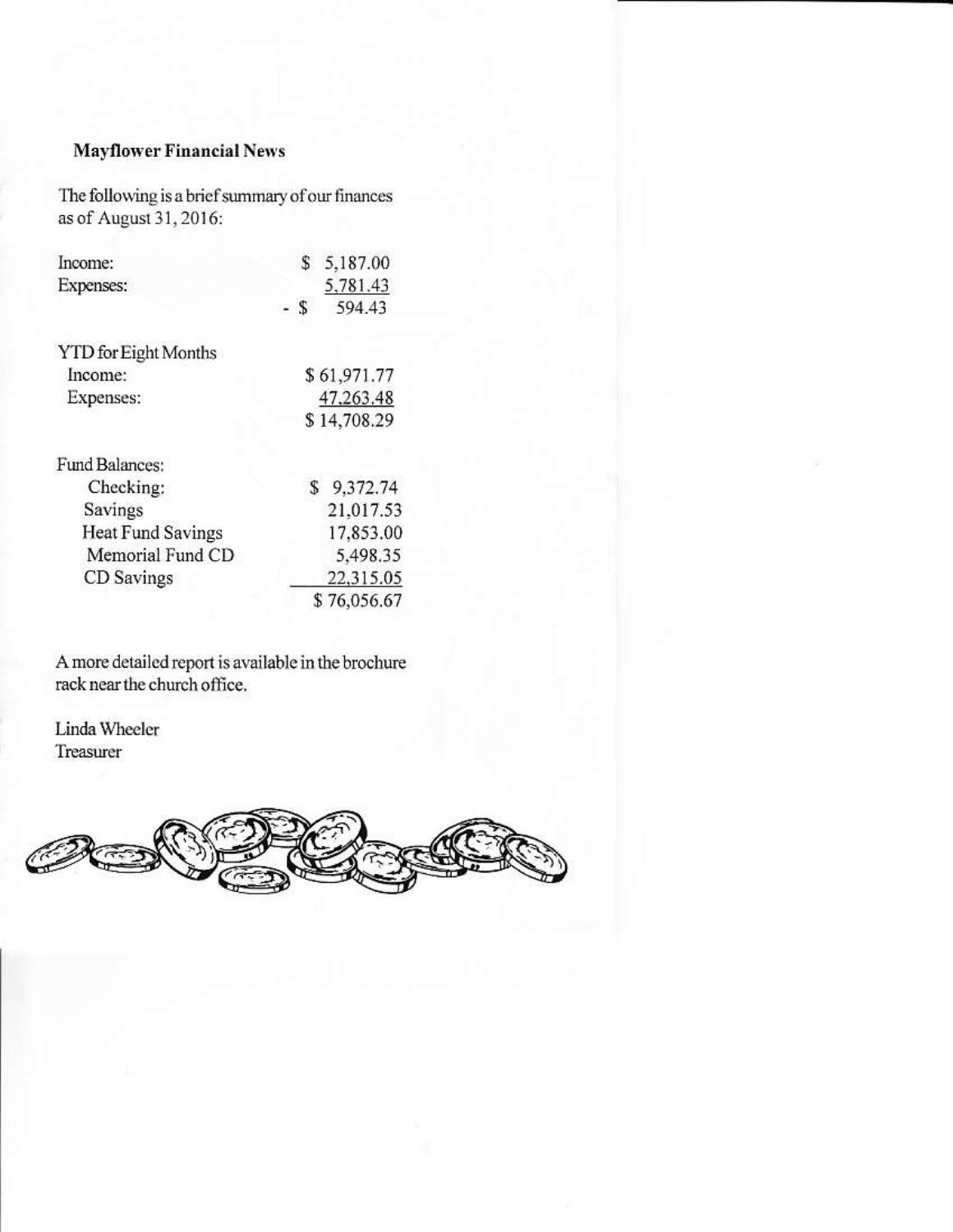#### **Christian Education Thoughts**

I, like many of you, have lots of ways I communicate. I have three email addresses, two cell phones and a home phone. I text, use Facebook and Snapchat, Apple Messenger, Google Calendars. I communicate to my husband when I am happy with hugs, foot rubs, and strange bursts of song. I make two kinds of coffee each morning (one for Maggie and one for Chad) and if they don't get I am communicating my love that way, we need to have a sit-down!

Prayer is another form of communication - a special one we share with God. It feels one sided because He never directly responds, but prayer is as real and meaningful a form of communication as any email or text. Communication is important to keep any relationship strong and on track, and therefore prayer is very important in our daily lives. Too often, though, we only pray when we are asking for something, and the more unrealistic or impossible it seems, the harder we pray! Can you imagine, though, if the only communication you ever got from your loved ones was demands to fix things? If your texts were full of complaints about all the problems in your life? If your Facebook



status only showed the misery you see every day? Pretty soon everyone would dread hearing from you.

It's important to communicate with God regarding the positives, too. Give thanks for the wonderful things in your life. Ask God to help someone else - and don't ask for anything for you. Praise Him for the beauty of a crisp fall day, the taste of a cold glass of milk, or the sound of rain on the rooftop. Checking in with God in joy and not just in sorrow helps your relationship, and helps you keep perspective when things feel overwhelming. So take a minute and drop a line to God through prayer - you'll both appreciate it.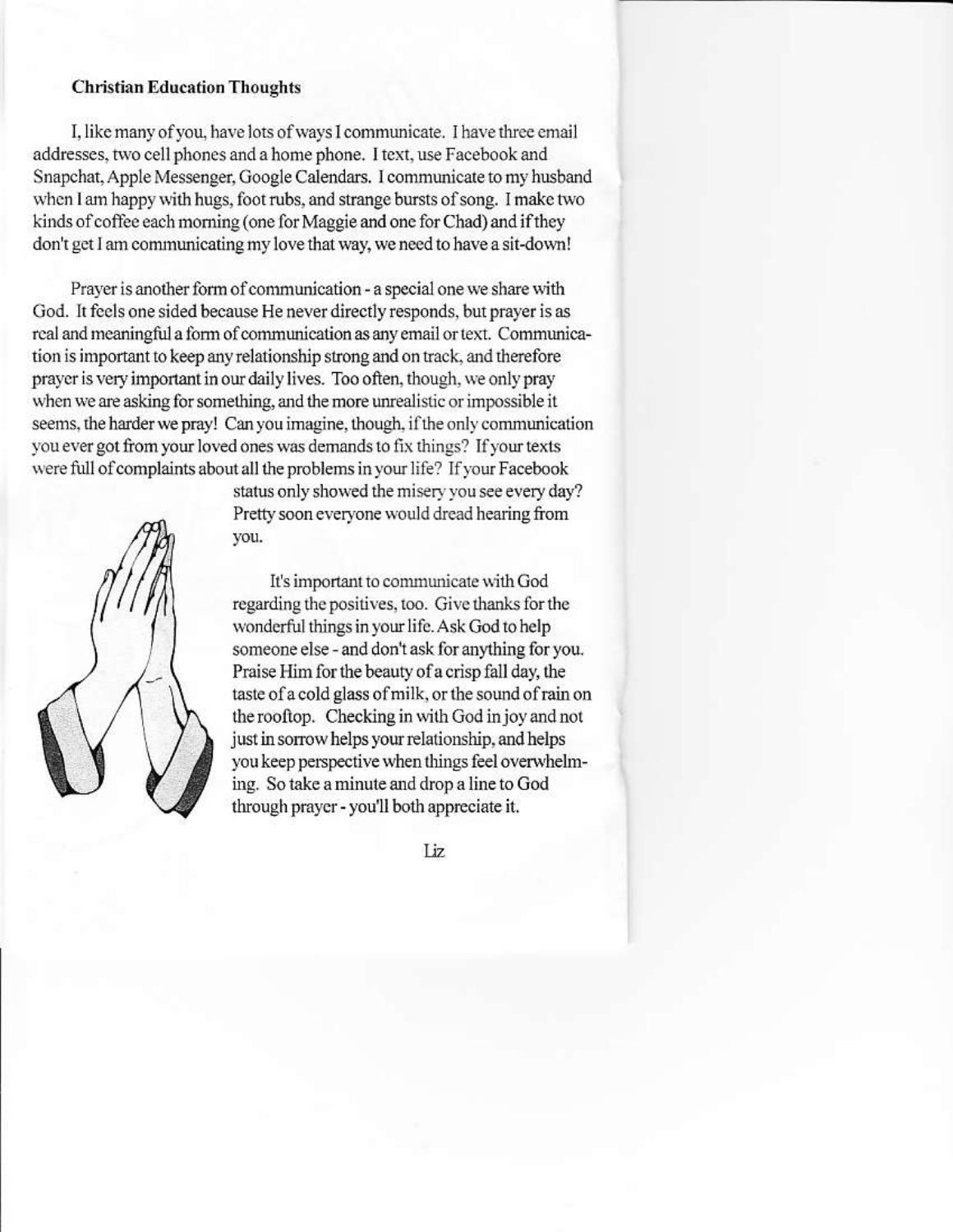Thrift Sale

# *Thrift Sale*

We are having another thrift sale October 28 and 29 (Friday, 9 a.m. to 6 p.m., and Saturday, 9 a.m. to 3 p.m.). Please check around your house to find good, saleable things that you have but don't really need. Please have items clean and in working order or they don't sell well. Sometimes we have to throw things away--which we hate to do! If it's truly trash, just toss it out yourself. Kitchen items, jewelry, linens, books, clothes, and children's items are good sellers, but you never know what will sell. Remember, too, to invite friends, family, co-workers, etc., to donate items. We'll be glad to have them! Finally, be sure to plan on coming to shop yourself. You may find some treasures! We often say that we are our own best customers!

Plan to hold your stuff and bring it in after the Consecration Lunch on October 23. We also need a lot of help (both men and women!) to set up, run the sale, and clean up after the sale, so please mark your calendars now for that week. Set up will be 10-Noon (or so) on Monday-Thursday (October 24-27). See Lorraine or Ann to volunteer to help.

Regular-size paper grocery bags are always needed for the bag sale time. Bring them in any time.





### Mayflower Heat Fund

As you read last month, the Trustees have been getting bids on replacing all of the Mayflower heating units, and they have raised the goal of the Mayflower Heat Fund to \$30,000. And of course the real goal is to

be able to pay for new heating if (when!) our old machines suddenly expire. Thanks to your generosity, we are getting there!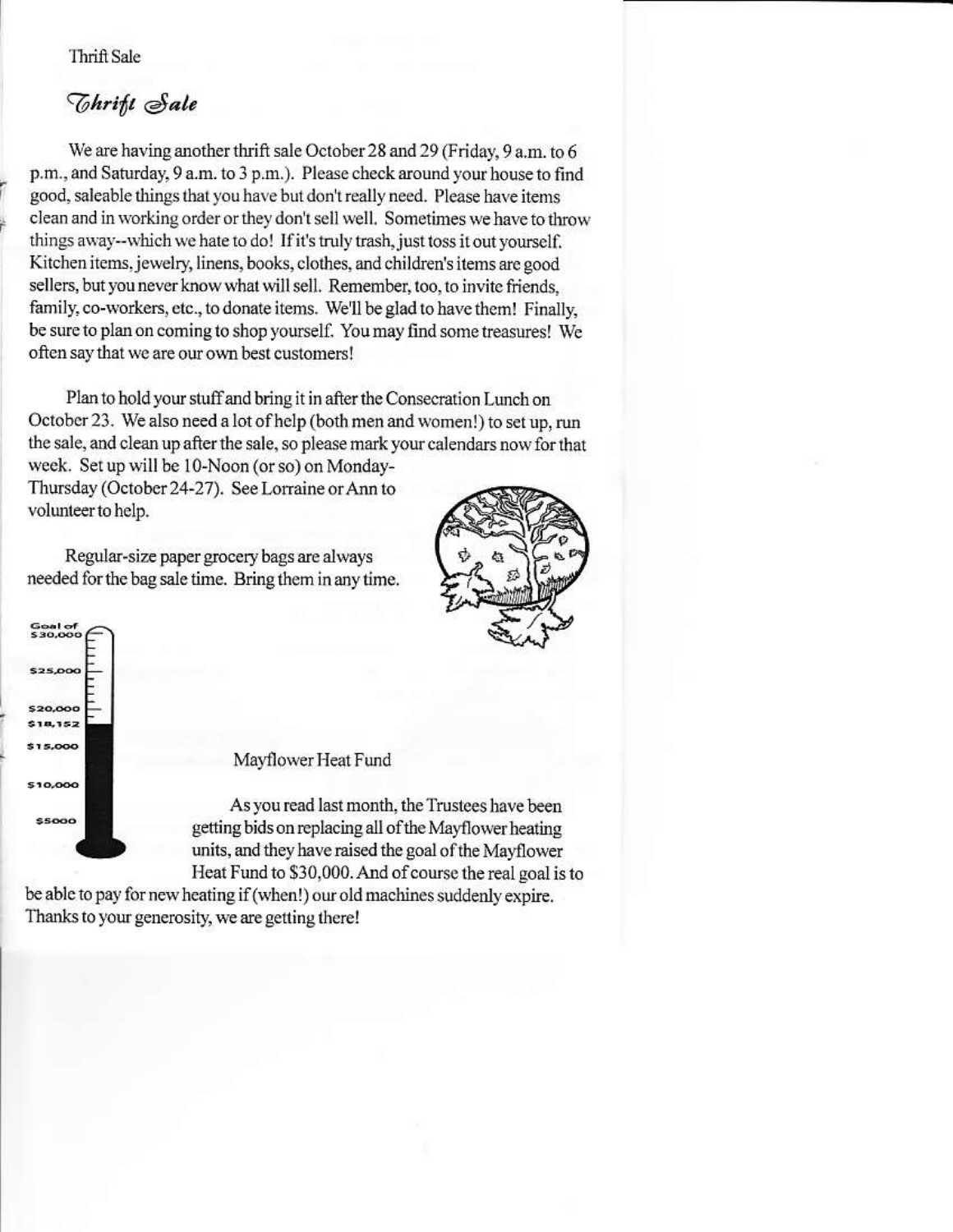#### **Music Notes from Barb Fuller**



Jerry and I own ten acres of land just northeast of Wacousta, eight of which we rent to a neighbor to grow alfalfa on. Our son and daughter-in-law own the twenty-some acres to the north of our place and they, too, let the neighbor plant alfalfa.

If you remember, last summer was very wet and our farmer was only able to get two cuttings off from the alfalfa. Apparently even though alfalfa grows quickly, you must have at least four dry days in a row to harvest it. The first day is for cutting, the second and third are for drying and raking it into rows, and the fourth is used to bale it and tuck it away in a sheltered area.

This summer our farmer has been able to harvest three cuttings of alfalfa due to the lack of rain through most of it. He uses part of our implement shed to keep it in and comes by throughout the year with his tractor to retrieve the bales as his horses and cattle need it. It's a lovely process, it really is.

Our neighborhood is usually quiet and serene, so on the days when the alfalfa is harvested there is a lot more activity. The loud, constant hum of the harvester creates a steady rhythm on the acreage, the strong aroma of freshlycut alfalfa permeates the air, and my heart feels a stronger connection to the land - one that I did not feel when we lived in the city. On those days I find myself humming the old hymn "Bringing in the Sheaves," and I am humbled to be living in what Jerry and I refer to as "paradise."

Sowing in the morning, sowing seeds of kindness, Sowing in the noon-tide and the dewy eve; Waiting for the harvest, and the time of reaping, We shall come rejoicing, bringing in the sheaves.

Sowing in the sunshine, sowing in the shadows, Fearing neither clouds nor winter's chilling breeze; By and by the harvest, and the labor ended, We shall come rejoicing, bringing in the sheaves.

Going forth with weeping, sowing for the Master, Tho' the loss sustained our spirit often grieves; When our weeping's over, He will bid us welcome, We shall come rejoicing, bringing in the sheaves.